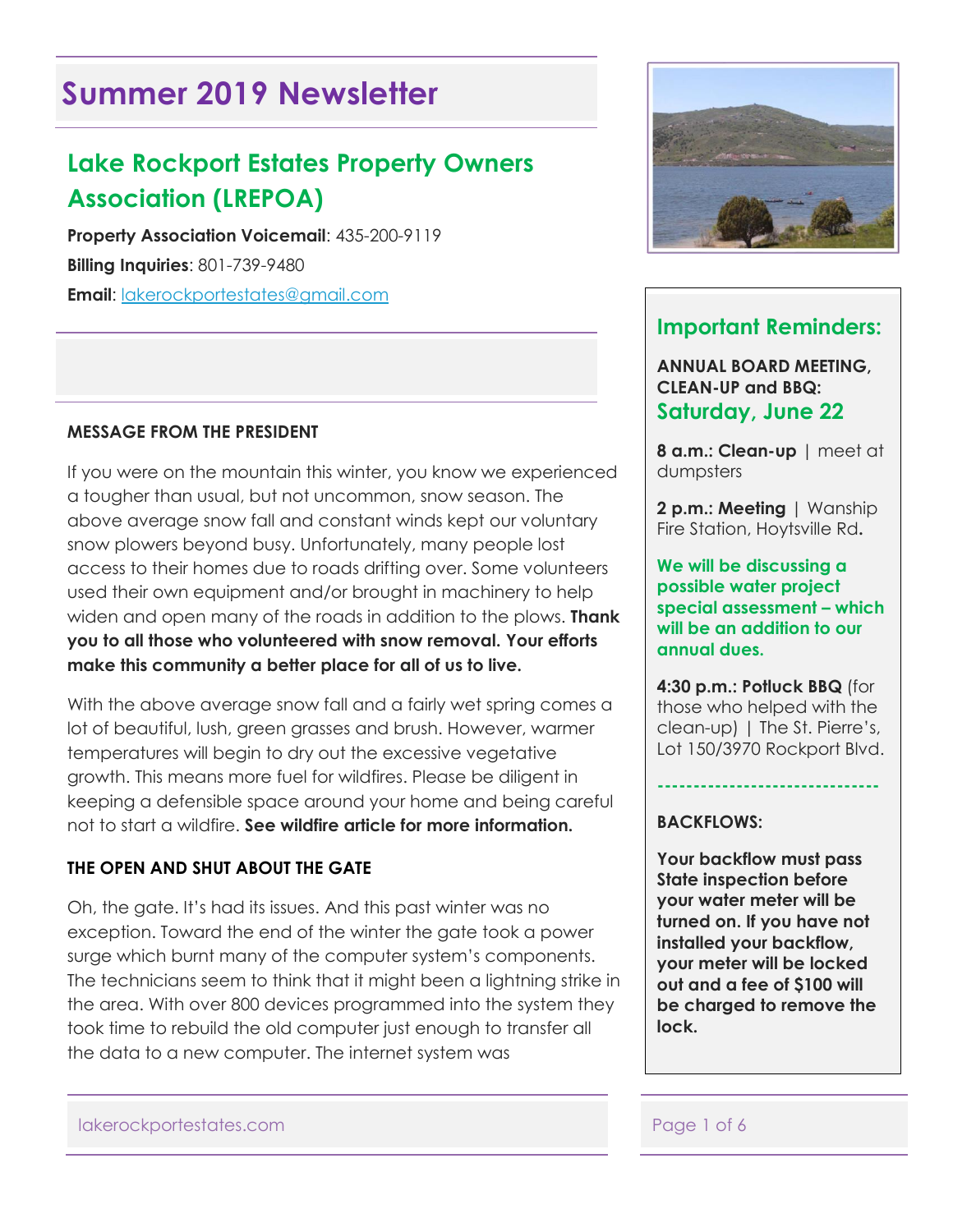also down which complicated matters even worse. (As many of you have experienced, living in a rural community means it's tough to find reliable, stable internet. We are now working with our third internet company.) At the present time, the technicians are doing the transfer and the gate should be up and running again soon. Those waiting for new devices, **we thank you for your patience** and we will now finish the programming.

As a reminder, cards are \$10.00 each and remotes are \$25.00 for the key-chain type and \$35.00 for the visor type. Members requesting any new devices should email Alan Lindsley, and he will notify you when the devices are ready.

#### **WHEN WILL THE ROADS BE GRADED?**

**The 2019 spring time road maintenance and repair work will begin as soon as the water system is charged, repaired and stabilized.** New material will be brought in to add to some areas where the winter was harsh on them. Soaking, grading, compacting, and mag water will be applied to the main arteries and some grading will be done to secondary roads.

Please remember during the mag drying time keep your speed down to 5 MPH. It will make the job last a lot longer.

Watch our Facebook page and website for updates.

#### **HOW ABOUT THAT WATER PROJECT?**

Those of you who lived through this winter, driving Rockport Blvd., you should be commended on your perseverance. The Board of Directors apologizes for all the inconvenience and trouble it has been. With Mother Nature deciding that we should have an early and hard winter, it made our water project far more difficult and timelier than anyone of us would have imagined.

Today the contractor has completed installation of almost 5,000 liner feet of 8" high-density polyethylene pipe that extends from the top of Rockport Blvd. to Aspen Drive. They installed nine fire hydrant assemblies, replaced and/or reinstalled 25 water service meter connections, installed two system pressure reducing valves with new vaults to house them, eight new 8" isolation valves and a few incidental change order items. The contracted costs and the budgeted engineering were \$487,459.50. The actual costs to date are \$496,284.08—a 1.8% increase which includes all change orders and time and material of engineering costs for services during construction.



## **Current Board of Trustee Members:**

Nachi Fairbanks, President 801.971.1693 [hidesrt@gmail.com](mailto:hidesrt@gmail.com)

Suzanne St. Pierre, Vice President 435.659.6447 [soozpetty@gmail.com](mailto:soozpetty@gmail.com)

Steve Sady, Treasurer 801.243.2473 [rssadygp2@gmail.com](mailto:rssadygp2@gmail.com)

Dani Silva, Member 801.913.7082 [DSilva@nelsonlabs.com](mailto:DSilva@nelsonlabs.com)

Greg Warner, Member 801.824.3429 [gwarner@uolf.org](mailto:gwarner@uolf.org)

Alan Lindsley, Member and Mountain Manger 801.560.7021 [lindsley@hughes.net](mailto:lindsley@hughes.net)

lakerockportestates.com entry and the page 2 of 6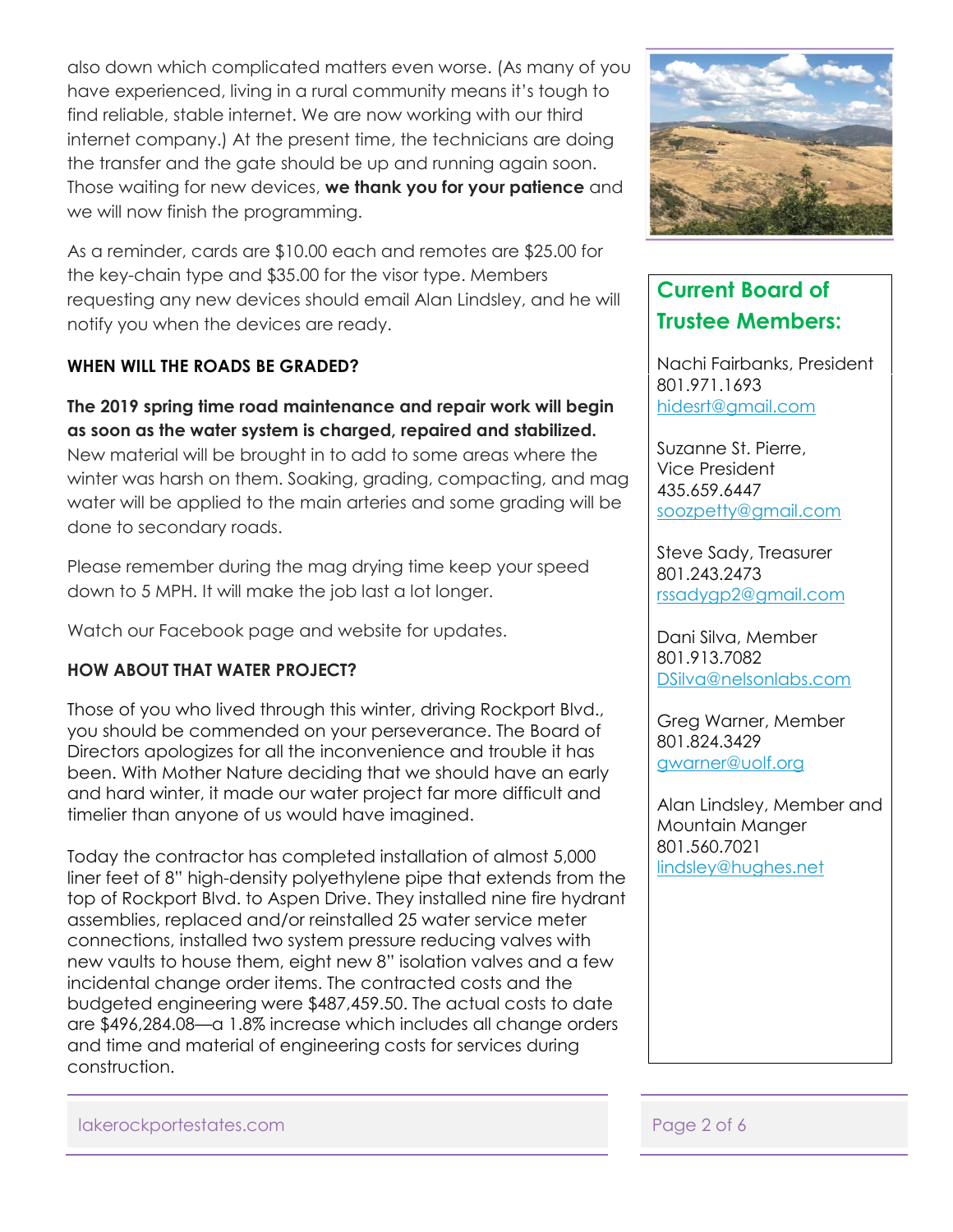There is still work being done for final completion. The contractor needs to raise a few water meters, finish compacting excavated sites, do some drainage trenching and a final grading to Rockport Boulevard. **All the work is expected to be done before Memorial Day.** 

The Mountain Manager (Alan) is charging and disinfecting the lines, looking for leaks and making the necessary repairs. Once that's completed, he will have a specialist test all the backflow valves. Then if your backflow passes inspection, your water can be turned on. **We are optimistic that everyone will have water before Memorial Day weekend.** 

The Board is in the process of planning the next phases for our water system. We reviewed the master plan at May's Board meeting—discussing where we are now, what has been happening with the current phase and its construction challenges, and the time lines of phases left. Our conclusion was it's going to be a daunting task, with funding at the top of our list, then mountain disruption a close second.

The Board is trying to find additional money to borrow through the Division of Drinking water. Our hope is that we can secure enough money to complete the majority of the phases. If not, we can opt in with Mountain Regional or continue to pay as we go, increasing assessments to keep the same pace of phase completion we have now and be able to cover construction cost increases.

#### **SEPTIC TANK TIPS**

Septic systems can contaminate ground water if they are misused, improperly maintained, or improperly constructed. The major contaminant discharged from septic systems is disease-causing germs. These germs (bacteria and viruses) can cause many human diseases. Another contaminant discharged from septic systems is nitrogen in the form of nitrate. If the nitrate level of drinking water is too high, infants, up to the age of six months old, can develop a fatal disease called blue baby syndrome (methemoglobenemia). Additionally, if toxic chemicals are disposed in a septic system, they can percolate through the drain field and into the ground water. The ground water is where our well pulls from.

The basic septic system is composed of a septic tank followed by a drainfield. Wastewater flows out of your house and into the septic tank through the building sewer pipe. Once in the septic tank, most solids in the wastewater settle to the bottom of the tank to form a sludge layer. Other solids float and form a scum layer on top of the wastewater. Some decomposition of solid material takes place here, but the primary function of a septic tank is to trap solids and prevent them from entering the drainfield.

Wastewater treatment is restricted to a rather thin zone of unsaturated soil underlying the drainfield. Many of the harmful bacteria and microbes are filtered out as the wastewater passes through this soil. Some of the smaller microbes (viruses) and nutrients such as phosphorus and some forms of nitrogen are trapped and held (adsorbed) by soil particles. Once the effluent reaches the groundwater table, little treatment occurs. Soils can differ markedly in their pollutant removal efficiency. The ability to which soil can remove pollutants in the wastewater determines how many impurities will eventually reach the groundwater beneath the drainfield.

lakerockportestates.com expansion of the page 3 of 6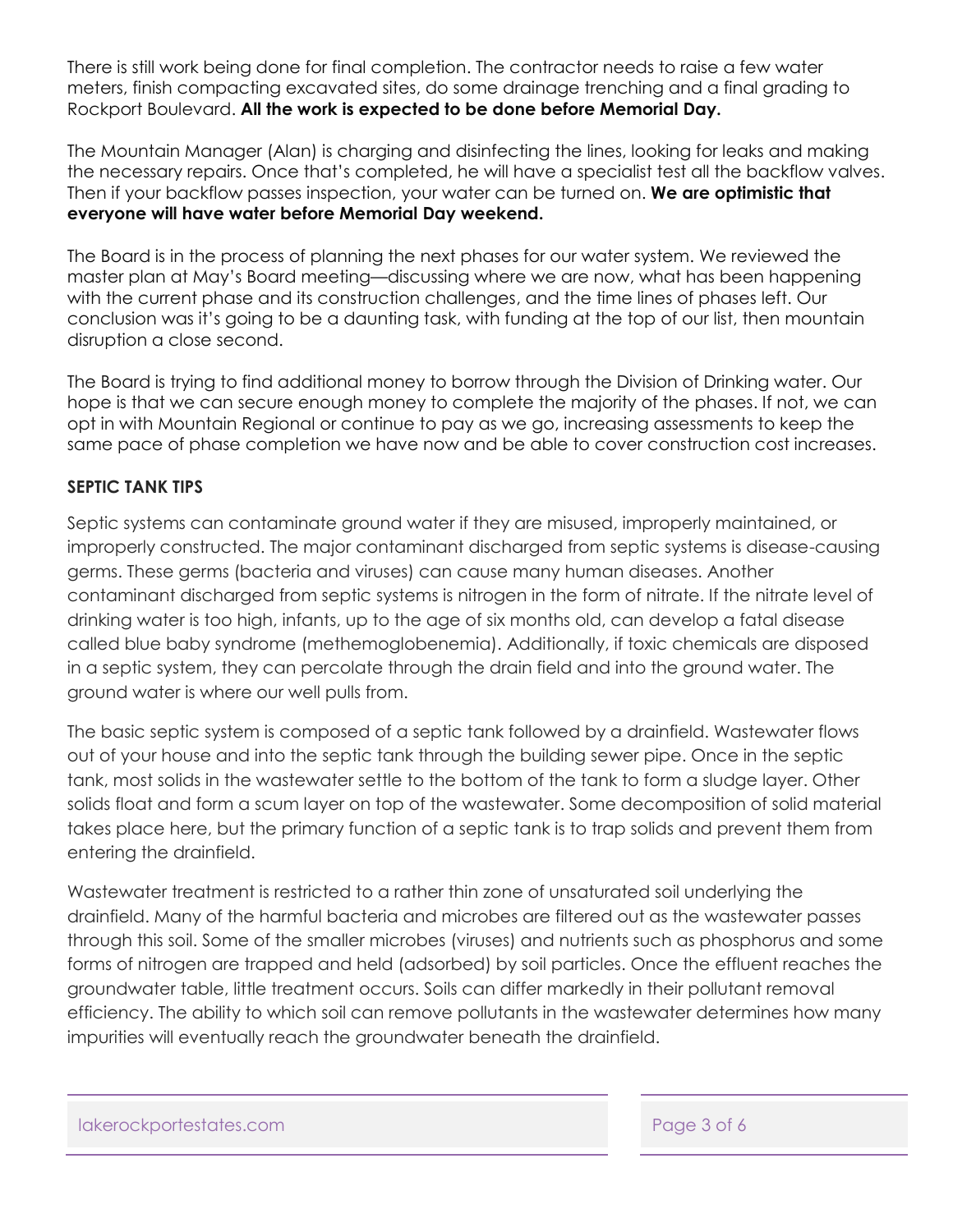#### **PROPER DISPOSAL PRACTICES INCLUDE:**

- Use only a moderate amount of cleaning products.
- Do not pour solvents or other hazardous waste down the drains.
- Garbage disposals should not be used as they tend to overload the system with solids. (If you have one, severely limit its use).
- Do not pour grease or cooking oil down the sink.
- Do not put items down the drain that may clog the septic tank or other parts of the system. These items include cigarette butts, sanitary napkins, tampons, condoms, disposable diapers, paper towels, egg shells, and coffee grounds.

#### **WATER CONSERVATION**

There are limits to the amount of wastewater a septic system can treat. If you overload the system, wastewater may backup into your home or surface over your drainfield. Problems caused by using too much water can occur periodically throughout the year or be seasonal. For example, the soil beneath your drainfield is wetter in the spring than it is in the summer and its capacity to percolate wastewater is somewhat diminished. If you wash all your laundry in one day, you may have a temporary problem caused by overloading the soil's capacity to percolate wastewater for that day.

To reduce the risk of using too much water, try the following:

- Use 1.6 gallons (or less) per flush toilets.
- Fix leaking toilets and faucets immediately.
- Use faucet aerators (sinks) / flow reducing nozzles (showers)
- Limit the length of your shower to 10 minutes or less.
- Do not fill the bathtub with more than 6 inches of water.
- Do not wash more than 1 2 loads of laundry per day.
- Do not run the dishwasher until it is full.

#### **SEPTIC TANK CLEANING**

It is recommended that the solids that collect in your septic tank be pumped out and disposed at an approved location every three to five years. If not removed, these solids will eventually be discharged from the septic tank into the drainfield and will clog the soil in the absorption trenches. If the absorption trenches are clogged, sewage will either back up into the house or surface over the drainfield. If this happens, pumping the tank will not solve



## **FAQs**

You've read the CC&Rs and know where to find them for reference—but what about all those other "rules" we have? Well, the Board has created a [list of FAQs that](http://lakerockportestates.com/faqs/)  [can be found here.](http://lakerockportestates.com/faqs/)

(If you are receiving a hard copy of this newsletter the FAQs can be found on our website under General Info > FAQs.)

We hope you find this list helpful. And if you have any suggestions for other FAQs, please contact a Board member.

And remember . . .



Lake Rockport Estates has an official Facebook page, that is managed by the Association for official news and updates. And you can leave the Board a message on Facebook as well as email, text or phone.

lakerockportestates.com entry and the page 4 of 6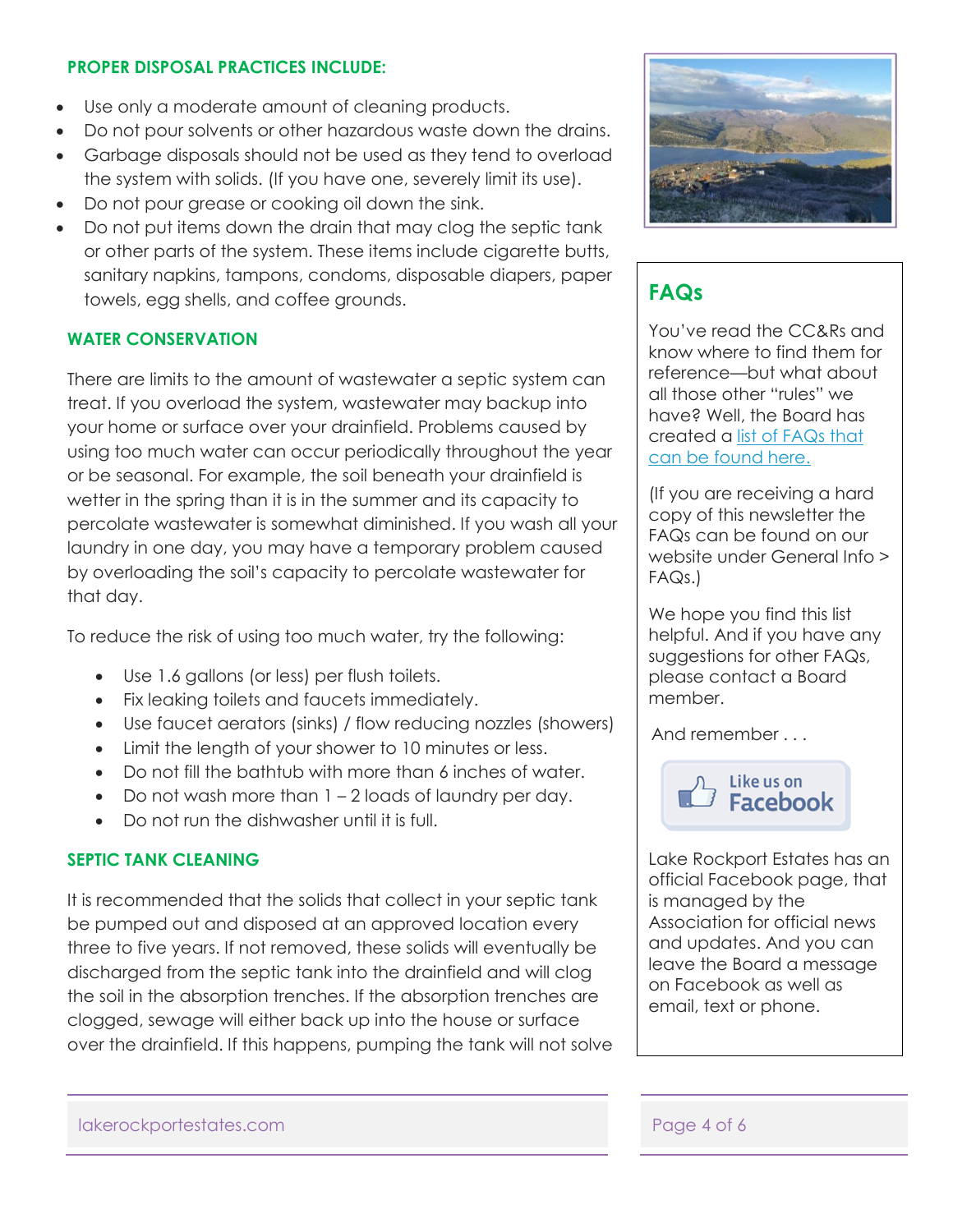the problem and a new drainfield will probably need to be constructed on a different part of the lot.

#### **BE AWARE AND PREPARED THIS WILDFIRE SEASON**

Although our community is in the mountains, we still live in a desert. This translates into our summers usually being hot and dry and often referred to as "wildfire season". Many of us are all too aware of this reality having experienced multiple wildfires on the mountain. It's always a good time to be proactive. **Clear a defensible space around your home; 30' is recommended.** Thin the brush and trees surrounding your house, prune the lower branches on trees, mow dry grasses and weeds and always remove dead limbs, leaves and other debris.

**Natural debris can be disposed of at the burn pile located just north of the parking/dumpster area.** This will be burned safely in the winter. Please, natural debris only (trees, brush, etc.). **Absolutely no construction debris allowed—no 2x4s, pallets, desks, etc.** Although many of those items are wood, they contain nails, screws and toxic chemicals when burned. People don't need flat tires and we don't need to poison everyone either.

**Please take note of the Fire Danger Level sign when entering the community.** The fire sign is monitored by our Mountain Manager, but we do not determine the danger level. Fire danger levels are issued by the Northern Utah Interagency Fire Center. The higher the danger level, the quicker grass and brush can catch fire and spread. Be careful with outdoor fires, grilling, welding, pulling trailers, driving/parking on grass, etc.

For more information, please visit Summit County's site: [http://www.co.summit.ut.us/561/Fire-](http://www.co.summit.ut.us/561/Fire-Warden)[Warden](http://www.co.summit.ut.us/561/Fire-Warden) or the Northern Utah Interagency Fire Center: [https://gacc.nifc.gov/gbcc/dispatch/ut](https://gacc.nifc.gov/gbcc/dispatch/ut-nuc/index.html)[nuc/index.html](https://gacc.nifc.gov/gbcc/dispatch/ut-nuc/index.html)

#### **AND SPEAKING OF WEEDS . . .**

**As a property owner, it is your responsibility to control noxious weeds on your land.** Summit County Weed Division can help you identify which weeds need to be eliminated and how to do so. Please visit their web site: [http://summitcounty.org/155/Weed-Division.](http://summitcounty.org/155/Weed-Division) There you will find resources such as the Weed Book, which identifies the weeds and gives suggestions on how to control them.

Summit County Weed Division also provides free equipment rentals for backpack sprayers, ATV & UTV sprayers, and truck and tractor sprayers. These are reserved on a first-come first-served basis. They are located at 1735 South Hoytsville Road, Coalville and can be reached at 435-336-3979. They also provide weed abatement chemicals at wholesale prices.

#### **The Association will also be providing weed abatement chemicals at no charge. Please contact Alan Lindsley for more information.**

Don't want to use an herbicide? Make your own natural weed killer. Pulling weeds by hand can be an effective reliable solution, but not always practical. Try the vinegar cocktail (probably one you don't want to drink). Combine 1 gallon white vinegar, 1 cup Epsom salt and 1 tablespoon